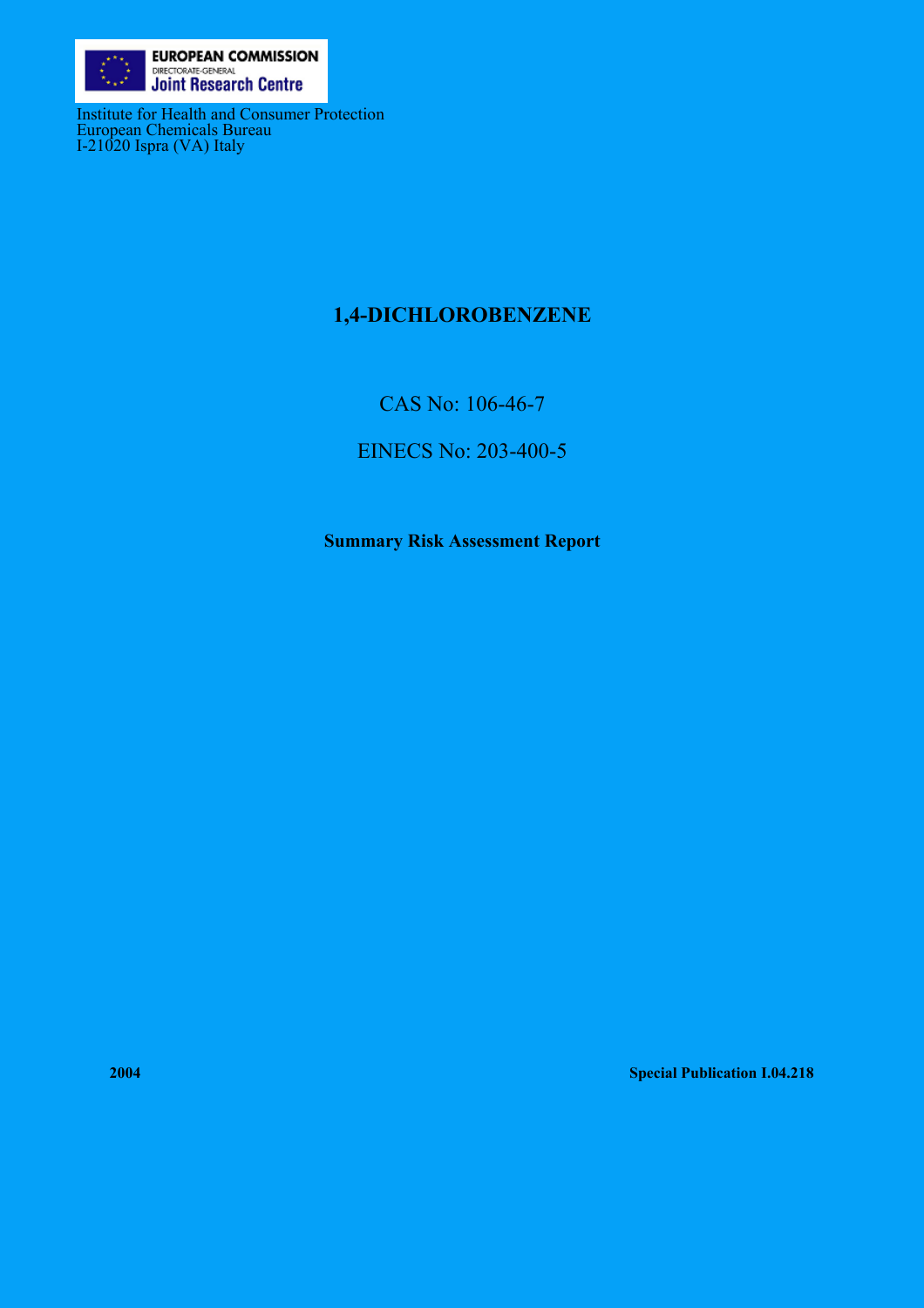## **1,4-DICHLOROBENZENE**

#### CAS No: 106-46-7

#### EINECS No: 203-400-5

## **SUMMARY RISK ASSESSMENT REPORT**

*Final report, February 2004*

France

Rapporteur for the risk assessment of 1,4-dichlorobenzene is The French rapporteur for the risk evaluation of 1,4-dichlorobenzene is the Ministry of the Environment with the Ministry of Health and the Ministry of Work.

The scientific work on this report has been prepared by:

Institut National de l'Environnement Industriel et des Risques (INERIS) DRC Parc Technologique ALATA  $BP N° 2$ 60550 Verneuil en Halatte France

Institut National de Recherche et de Sécurité (INRS) Département Risques Chimiques et Biologiques Département Etudes et Assistances Médicales 30 rue Olivier Noyer 75680 Paris Cedex 14 France

Centre Antipoison et de Toxicovigilance de Paris Hôpital Fernand Widal 200 rue du Faubourg Saint Denis 75475 Paris Cedex 10 France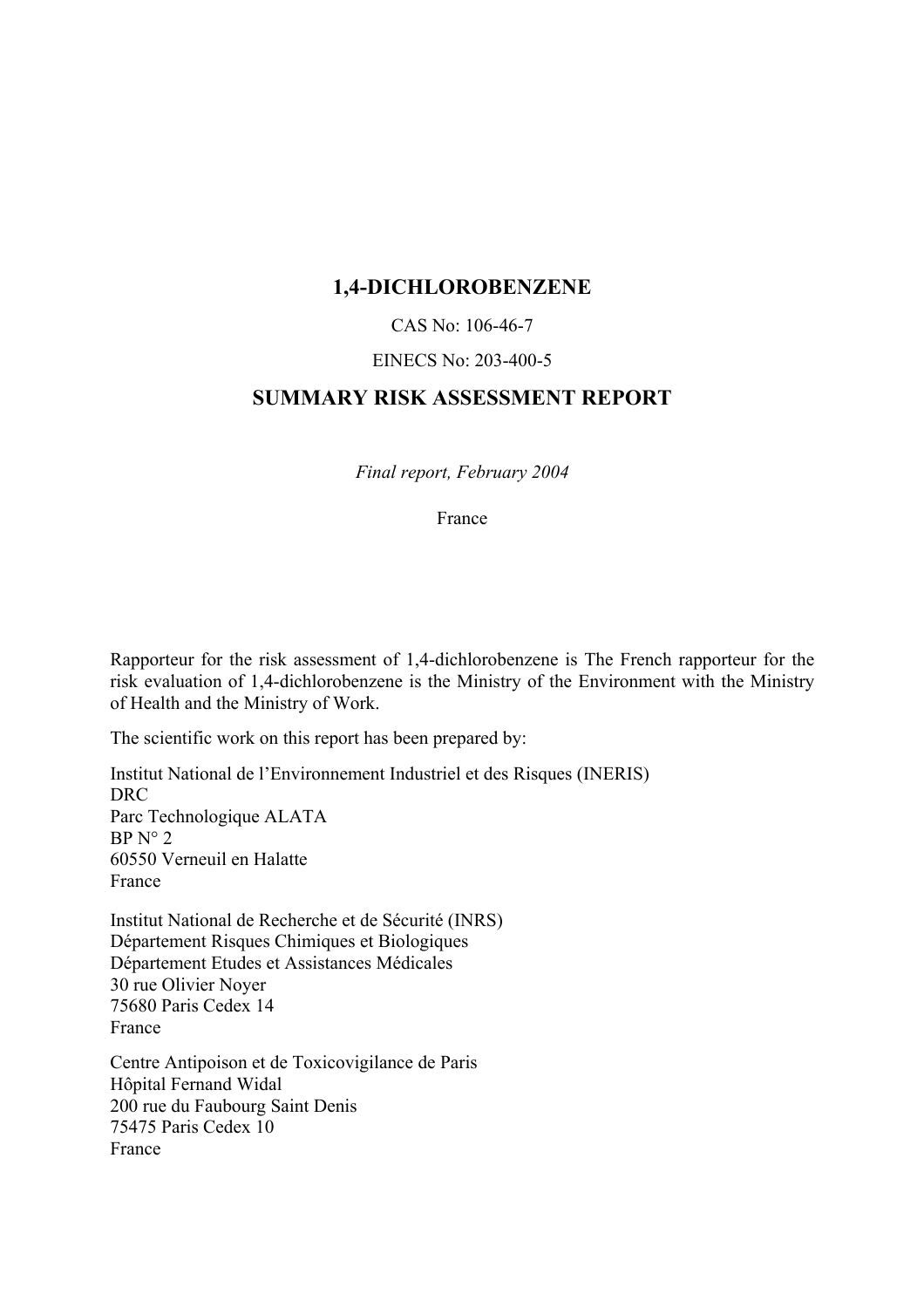| Date of Last Literature Search:                            | 2002 |
|------------------------------------------------------------|------|
| <b>Review of report by MS Technical Experts finalised:</b> | 2003 |
| <b>Final report:</b>                                       | 2004 |

**© European Communities, 2004**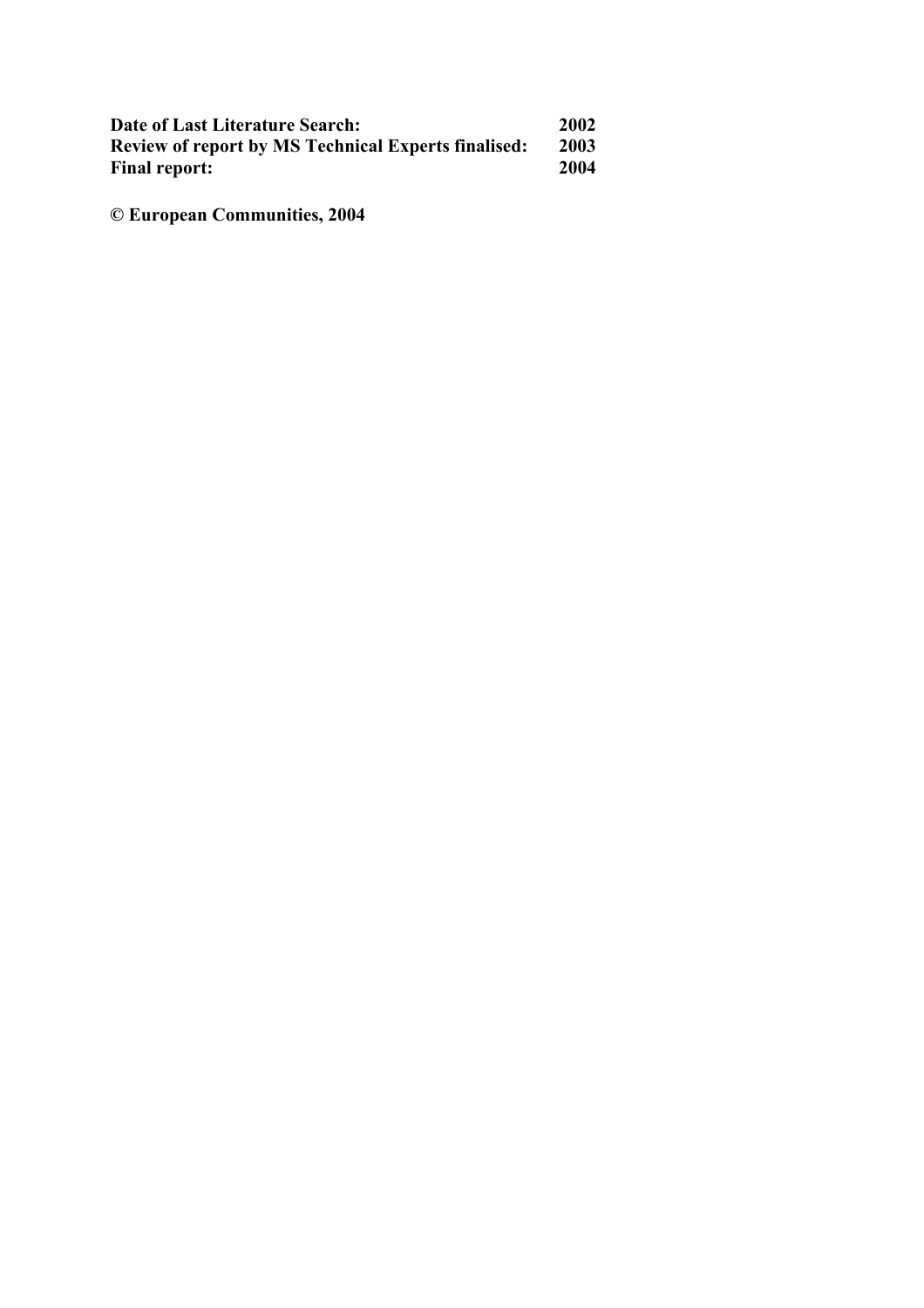# **PREFACE**

This report provides a summary, with conclusions, of the risk assessment report of the substance 1,4-dichlorobenzene that has been prepared by France in the context of Council Regulation (EEC) No. 793/93 on the evaluation and control of existing substances.

For detailed information on the risk assessment principles and procedures followed, the underlying data and the literature references the reader is referred to the comprehensive Final Risk Assessment Report (Final RAR) that can be obtained from the European Chemicals Bureau<sup>1</sup>. The Final RAR should be used for citation purposes rather than this present Summary Report.

 $\overline{a}$ 

<span id="page-3-0"></span><sup>1</sup> European Chemicals Bureau – Existing Chemicals – http://ecb.jrc.it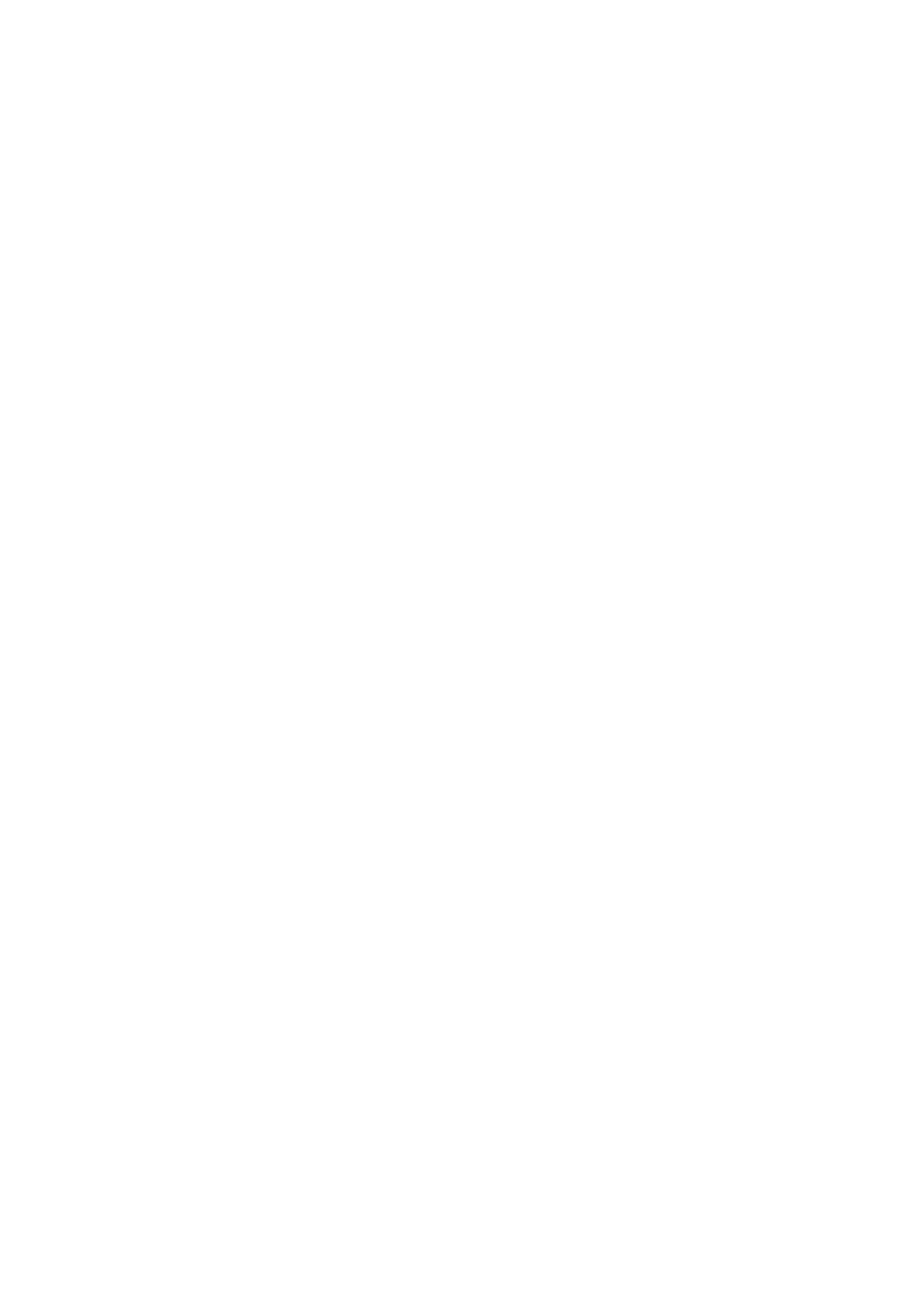# **CONTENTS**

| $\mathbf{1}$            |       | 3              |
|-------------------------|-------|----------------|
|                         |       | $\overline{3}$ |
|                         |       | $\overline{3}$ |
|                         |       | $\overline{4}$ |
|                         |       | $\overline{4}$ |
| $\mathbf{2}$            |       | 5              |
| 3                       |       | 6              |
|                         |       | 6              |
|                         |       | 6              |
|                         |       | $\tau$         |
| $\overline{\mathbf{4}}$ |       | 8              |
|                         |       | 8              |
|                         | 4.1.1 | 8              |
|                         |       | 10             |
|                         |       | 13             |
|                         |       | 16             |
| 5                       |       | 17             |
|                         |       | 17             |
|                         |       | 17             |
|                         |       | 17             |

# **TABLES**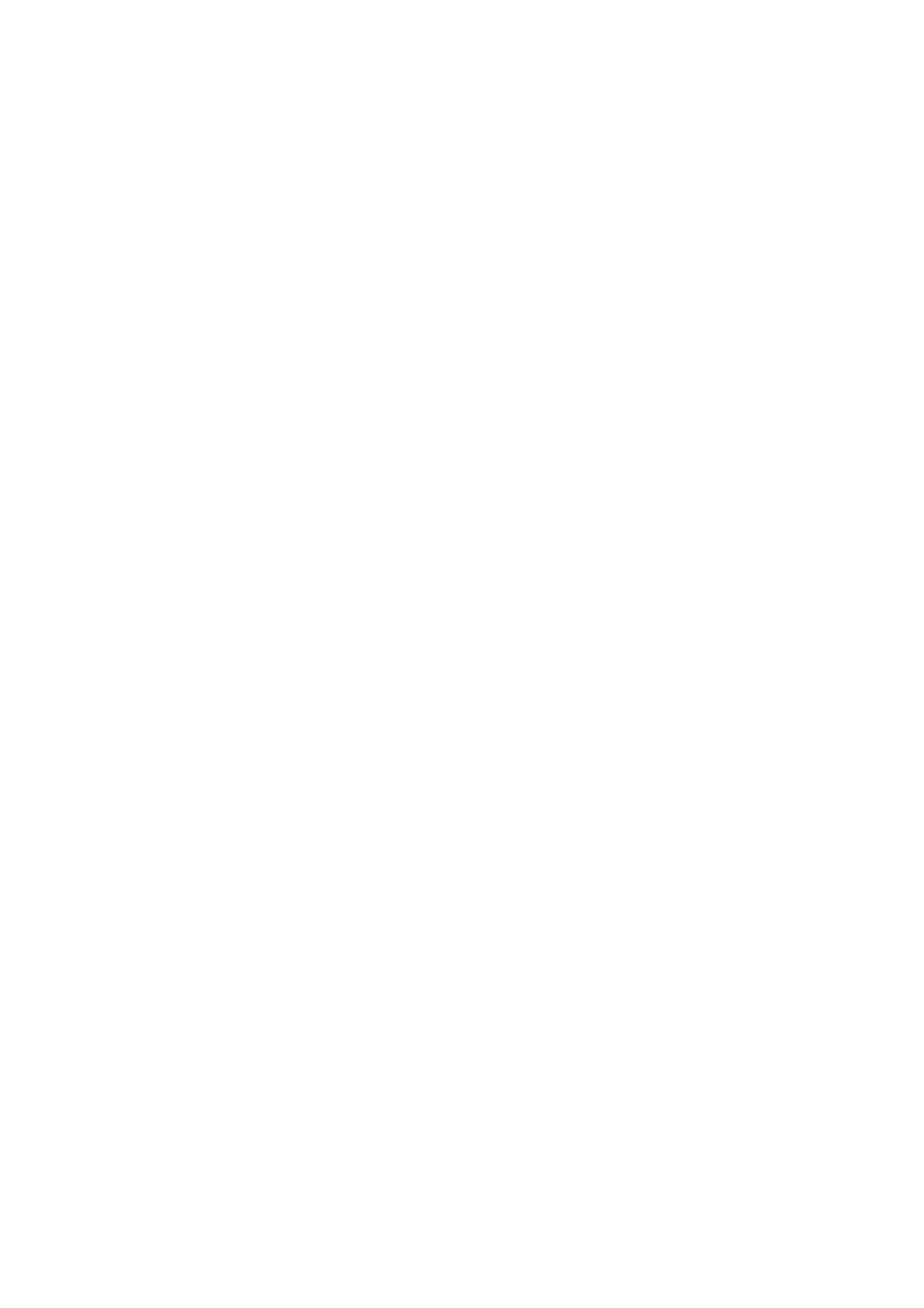# <span id="page-7-0"></span>**1 GENERAL SUBSTANCE INFORMATION**

#### **1.1 IDENTIFICATION OF THE SUBSTANCE**

CAS Number: 106-46-7<br>EINECS Number: 203-400-5 EINECS Number:

IUPAC Name: 1,4-Dichlorobenzene Synonyms: p-Dichlorobenzene Paradichlorobenzene p-chlorophenyl chloride

Dichlorocide

Molecular weight: 147.01 Molecular formula: Dichlorocide Structural formula:

Cl Cl

## **1.2 PURITY/IMPURITIES, ADDITIVES**

Degree of purity of the produced/imported products within the EU: 99.7 - 99.9% Impurities:

| 1,2-dichlorobenzene | $\leq$ 0 1%  |
|---------------------|--------------|
| 1,3-dichlorobenzene | $\leq$ 0 1%  |
| chlorobenzene       | $\leq$ 0.05% |
| trichlorobenzene    | $\leq$ 0.05% |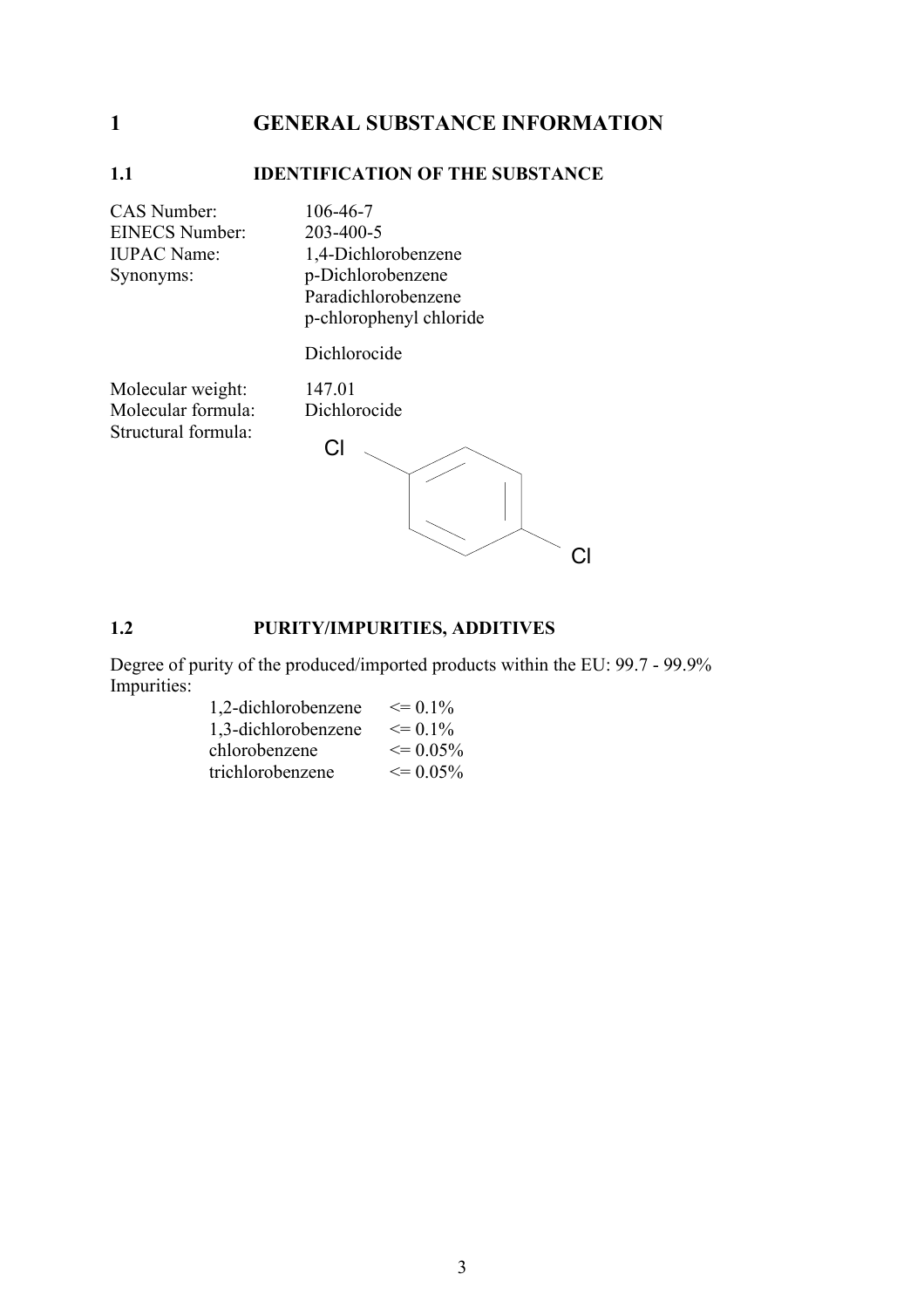## <span id="page-8-0"></span>**1.3 PHYSICO-CHEMICAL PROPERTIES**

| Table 1.1 Summary of physico-chemical properties |  |  |  |  |  |
|--------------------------------------------------|--|--|--|--|--|
|--------------------------------------------------|--|--|--|--|--|

| Property                                       | Value/remark                                                                      |
|------------------------------------------------|-----------------------------------------------------------------------------------|
| Physical state                                 | solid, colourless or white crystals (flakes/granular)                             |
| Melting point                                  | $52.8 - 53.5^{\circ}$ C                                                           |
| Boiling point                                  | 173 - 174°C                                                                       |
| Density                                        | 1.25 - 1.46 g/cm <sup>3</sup> at 20°C<br>1.23 g/cm <sup>3</sup> at $70^{\circ}$ C |
| <b>Bulk density</b>                            | 0.65 g/cm <sup>3</sup> (granular form)<br>$0.788$ g/cm <sup>3</sup> (scale form)  |
| Vapour pressure                                | 160 - 170 Pa at 20°C                                                              |
| Water solubility                               | 60 - 70 mg/l at 20°C                                                              |
| Henry's law constant:<br>partition coefficient | 262 Pa $\cdot$ m3/mol (at 20 $^{\circ}$ C)                                        |
| n-octanol/water                                | $log$ Pow = 3.4                                                                   |
| Flash point                                    | 65-66°C (closed cup)                                                              |
| Autoflammability                               | no autoflammability up to 500°C                                                   |
| Flammability limits in air at 20 °C, 1 atm     | lower = $1.7$ (%V)<br>upper = $5.9$ (%V)                                          |

A test on flammability according to method A10 (directive 92/32/EC) was negative.

# **1.4 CLASSIFICATION**

| Classification: | Xi; R36<br>$N$ ; R50-53                                 | Irritating to eyes<br>Very toxic to aquatic organisms, may<br>cause long-term adverse effects in the |
|-----------------|---------------------------------------------------------|------------------------------------------------------------------------------------------------------|
|                 | Carc. Cat 3 R40                                         | aquatic environment<br>Limited evidence of a carcinogenic<br>effect                                  |
| Labelling:      | $Xn$ ; N<br>R: $36-40-50/53$<br>S: $(2-)36/37-46-60-61$ |                                                                                                      |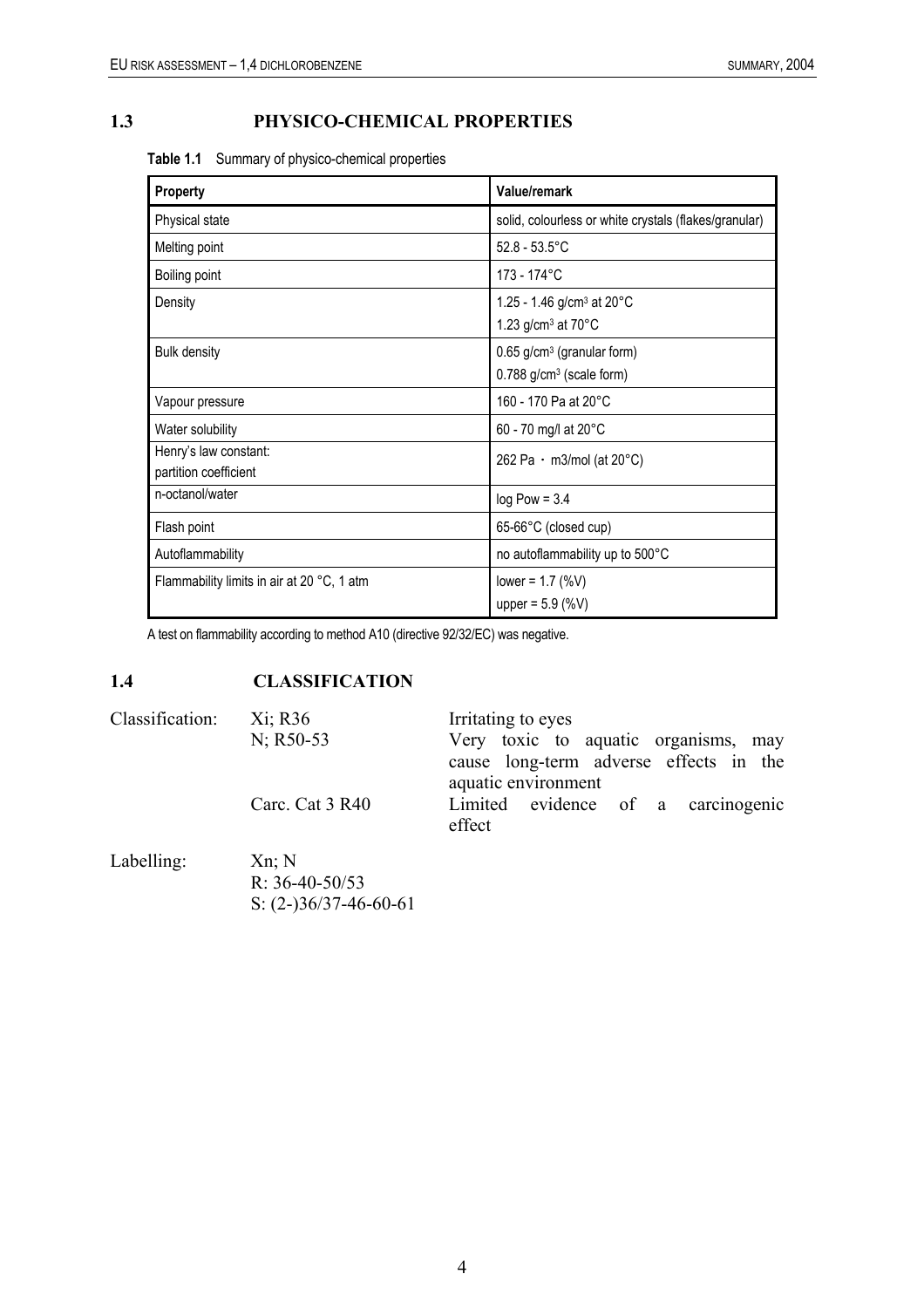## <span id="page-9-0"></span>**2 GENERAL INFORMATION ON EXPOSURE**

The overall 1,4-dichlorobenzene consumption in the EU was estimated to be at most 15,000 tonnes/annum in 1994.

Most of the amount produced is processed to 1,4-dichloro-2-nitrobenzene, a precursor for dyes and pigments. Otherwise, 1,4-dichlorobenzene is formulated to moth repellents, air fresheners and toilet blocks. 1,4-Dichlorobenzene acts mainly to disguise odours. The toilet blocks are used in standing urinals and urinal drains and are not hung in flushing tanks or toilet bowls.

A minor use of 1,4-dichlorobenzene is as a processing aid in the production of grinding wheels.

In **Table 2.1**, the quantitative use pattern is described.

**Table 2.1** Use pattern of 1,4-dichlorobenzene in Europe

| Industrial category                               | Use category                                     | Quantity [t/a] | [%]  |
|---------------------------------------------------|--------------------------------------------------|----------------|------|
| 3: Chemical industry: chemicals used in synthesis | 33: Intermediate                                 | 7.154          | 49.3 |
| 5: Personal / Domestic                            | 36: Odour agents                                 | 3.170          | 21.9 |
| 5: Personal / Domestic                            | 39: Biocides, non-agricultural (moth repellents) | 4.070          | 28.1 |
| 2: Chemical industry: basic chemicals             | 43: Process regulators (grinding wheels)         | 100            | 0.7  |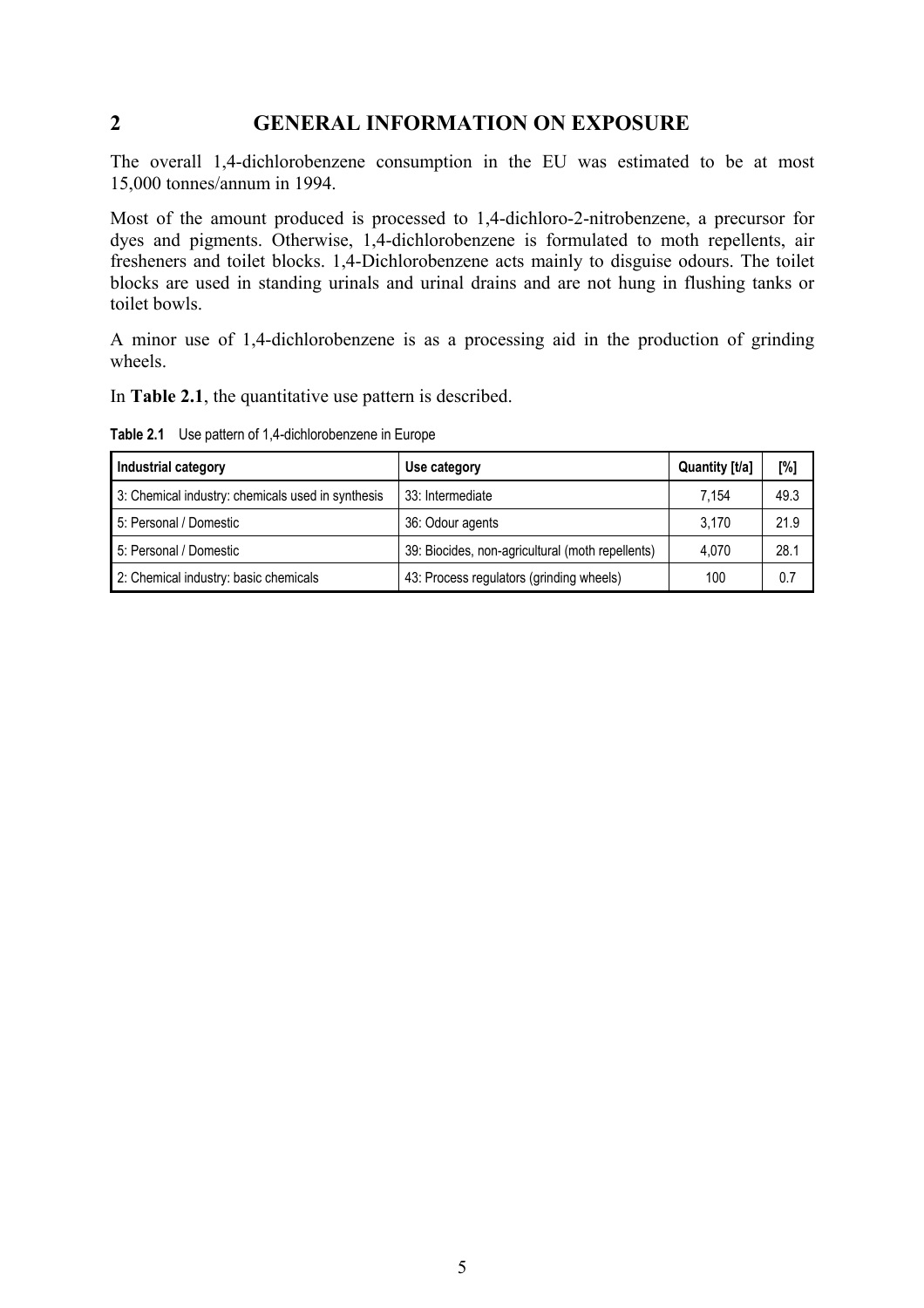# <span id="page-10-0"></span>**3 ENVIRONMENT**

#### **3.1 ENVIRONMENTAL EXPOSURE**

1,4-Dichlorobenzene may be released into the environment during its production and other life cycle steps. Emission to air is expected to be the most important entry route. General characteristics of 1,4-dichlorobenzene which are relevant for the exposure assessment are: no hydrolisation, an estimated atmospheric half-life between 33 and 50 days, ready biodegradability and a high Henry's law constant. Many results from adsorption-desorption tests are available. An average value of  $Koc = 450$  l/kg is used in the assessment. The results on bioaccumulation are variable. The highest value of  $BCF = 1,400$  has been determined in 23-day old alevins. This value is used for the assessment of secondary poisoning. The highest value of BCF = 296, observed at higher development stages of fish are used for the assessment of man exposed via the environment.

For the environmental exposure assessment of 1,4-dichlorobenzene both site-specific and generic emission scenarios are used for calculating the Predicted Environmental Concentrations (PECs) in the various compartments. Site-specific scenarios are based on actual data from industry on emission patterns etc., whereas generic scenarios are primarily based on model calculations. Generic scenarios are used if no data were obtained from either industry or other bodies. For the releases of 1,4-dichlorobenzene during production, three site-specific scenarios are used. Releases during processing and formulation are subdivided in four subscenarios: use as chemical intermediate, formulation of air fresheners and moth-repellents, use of air fresheners and moth repellents, use in the production of grinding wheels. The exposure assessment is based on the EU-Technical Guidance Document (TGD 1996) applying the European Union System for the Evaluation of Substances EUSES (EC 1996). Predicted Environmental Concentrations (PECs) are calculated for the various environmental compartments. Environmental releases

#### PECs at production, processing, formulation and private use

Local PEC values for the sewage treatment plant range from 15 to 830 µg/l. Local PEC values for surface water range from 0.03 to12 µg/l. The highest measured concentration in a monitoring programme amounts to 4.05 µg/l. Local estimated sediment concentrations range from 1.35 to 540 µg/kg dw. Based on monitoring data, a reasonable worst case of 430 µg/kg was derived. Estimated concentrations in the air near the emission sources range from 0.8 to 273  $\mu$ g/m<sup>3</sup>. The highest estimated soil concentrations reach 2.3 and 72.5  $\mu$ g/kg dw. The highest concentration of 1,4-dichlorobenzene in fish was estimated to be 8.4 mg/kg (wet fish).

#### **3.2 EFFECTS ASSESSMENT**

Long-term toxicity data are available for fish, daphnia, algae and microorganisms. The PNEC for the aquatic compartment is extrapolated from the NOEC for fish (0.2 mg/l), by using an assessment factor of 10. This extrapolation results in a PNEC of 20 µg/l for the aquatic environment.

The PNEC for microorganisms is extrapolated from the EC50 for *Nitrosomas spec* (86 mg/l), using an extrapolation factor of 10. This leads to a PNEC of 8.6 mg/l.

Since there are no data available for directly deriving a PNEC for the sediment, the PNECsoil was estimated from the PNEC for aquatic organisms using the equilibrium partitioning approach. This results in a PNEC of 900 µg/kg dw.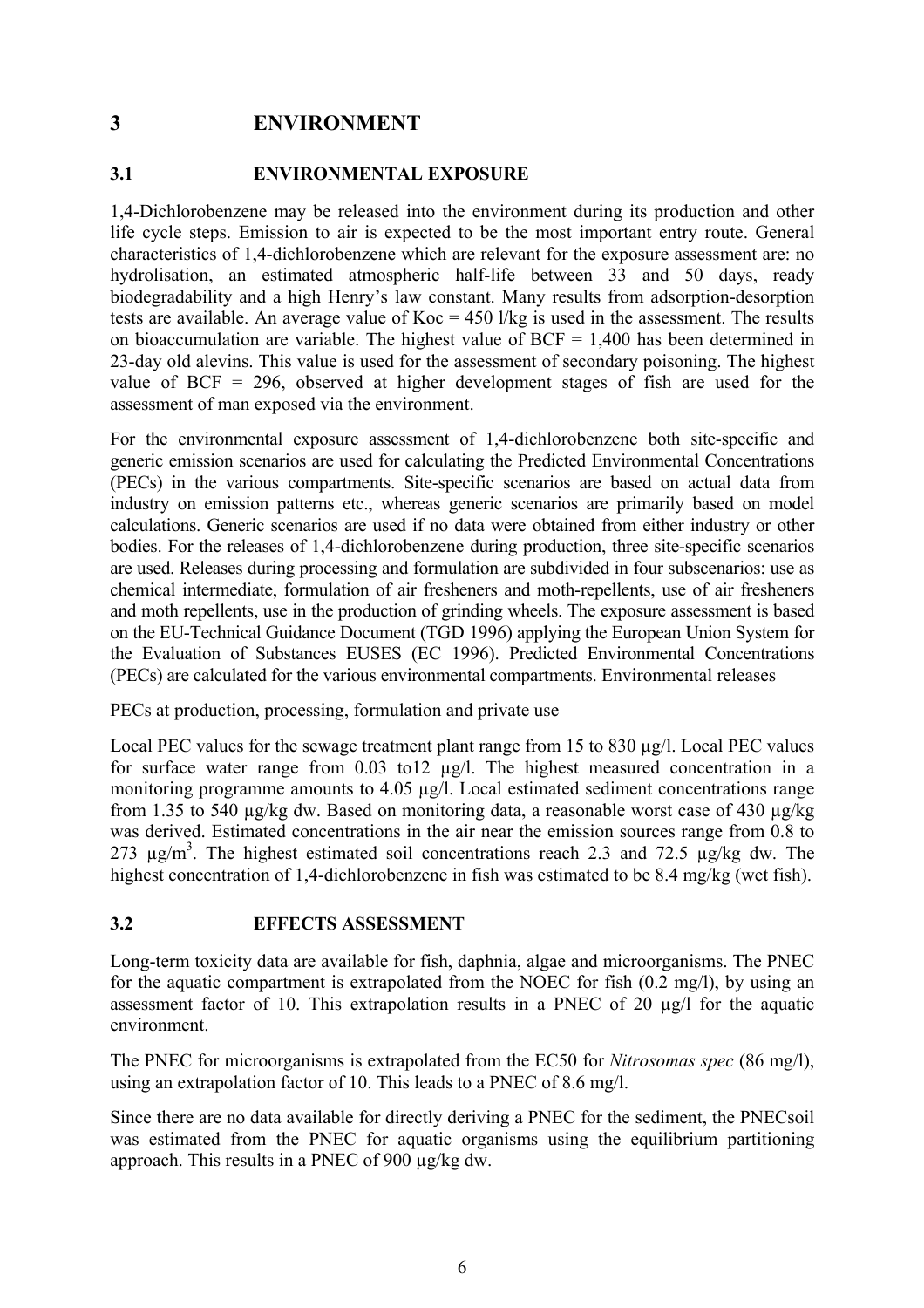<span id="page-11-0"></span>Short term toxicity tests are available for terrestrial plants and invertebrates. The PNEC for the terrestrial compartment is extrapolated from the LC50 for earthworms (96 mg/kg dw), using an assessment factor of 1,000. This extrapolation results in a PNEC of 96 µg/kg dw for the terrestrial environment.

The PNEC for predators of 10 mg/kg (food) was estimated from the overall NOAEL of 10 mg/kg bw/day.

## **3.3 RISK CHARACTERISATION**

The highest estimated PEC/PNEC ratio for micro-organisms in the STP amounts to 0.1, and therefore no risks to micro-organisms in the STP are to be expected. **Conclusion (ii)**.

In **Table 3.1** the comparison between the highest estimated surface water concentrations and the aquatic PNEC for the different exposure scenarios is presented.

| <b>Scenario</b>                                   | <b>PEC/PNEC</b> |
|---------------------------------------------------|-----------------|
| Production                                        | 0.60            |
| Use as an intermediate                            | 0.02            |
| Formulation of moth repellents and air fresheners | 0.22            |
| Use of toilet blocks                              | በ 17            |

**Table 3.1** Highest estimated PEC/PNEC-ratios for the surface water

With the highest single measured concentration in a monitoring programme of 4.05 µg/l, a PEC/PNEC-ratio of 0.2 can be deduced. As all the above calculated PEC/PNEC-ratios are below 1, it can be concluded that there is no risk to aquatic organisms through 1,4-dichlorobenzene. **Conclusion (ii)**.

In the same way, all calculated PEC/PNEC ratios for sediment are below 1. Based on the monitoring data, a reasonable worst case concentration of 430 µg/kg dw was derived. Based upon this value, a PEC/PNEC ratio of 0.5 can be derived. As all estimated PEC/PNEC-ratios are below 1, it can be concluded that there is no risk to sediment dwelling organisms through 1,4-dichlorobenzene. **Conclusion (ii)**.

Similarly all the estimated PEC/PNEC-ratios for the terrestrial compartment as well as for predators are below 1. **Conclusion (ii)**.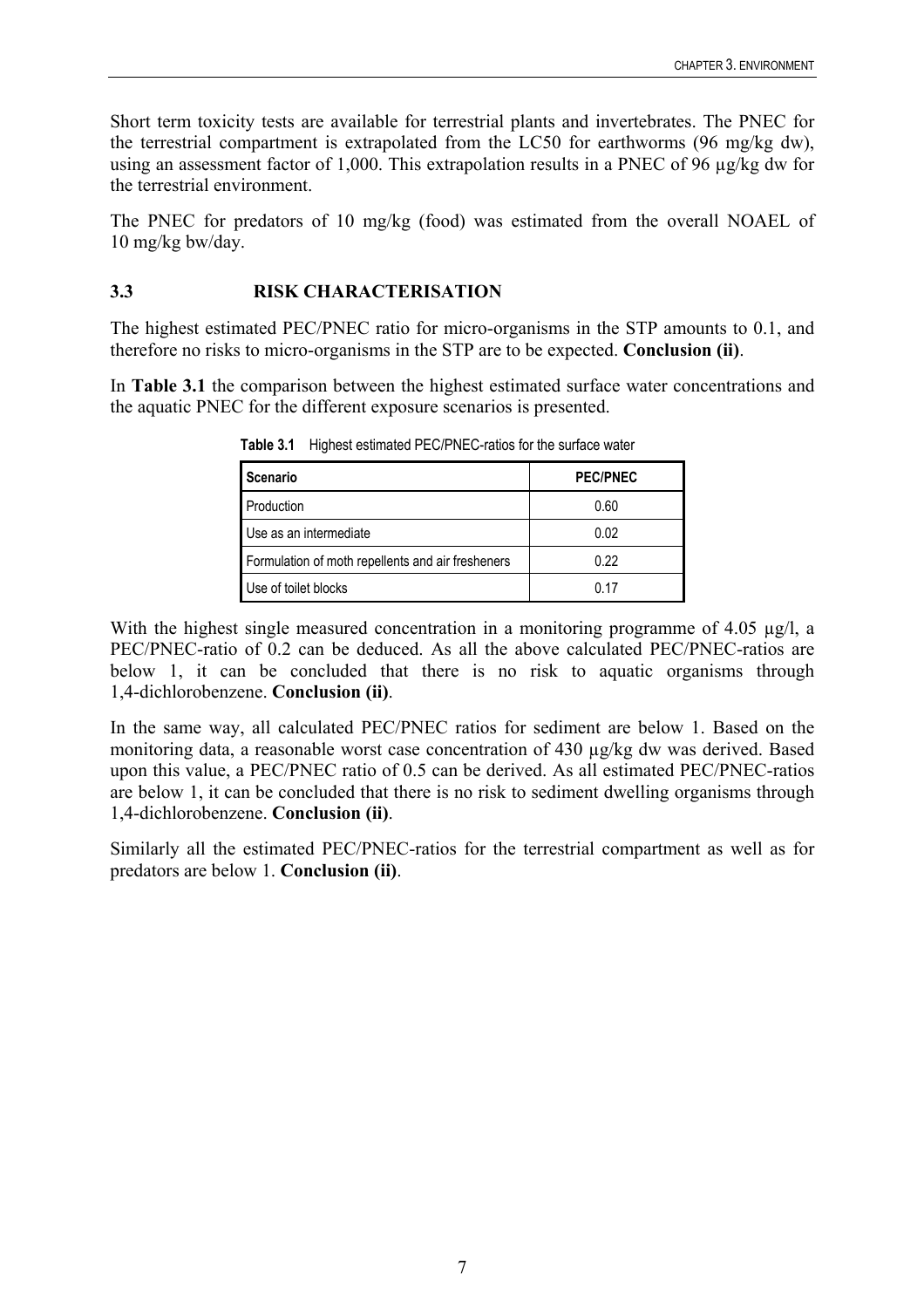# <span id="page-12-0"></span>**4 HUMAN HEALTH**

# **4.1 HUMAN HEALTH (TOXICITY)**

### **4.1.1 Exposure assessment**

Exposure to 1,4-dichlorobenzene may arise during its manufacture, its use in synthesis, its incorporation into various products and from their use: workers and consumers may be exposed to 1,4-dichlorobenzene. The main source of exposure is likely to be vapour emitted by the solid (consumers, workers) or from molten material (workers).

#### Occupational exposure

Occupational exposure may occur by inhalation, skin contact and oral route. Inhalation of vapour is the predominant route of exposure. Dust exposure may arise but is likely to be minimal because of the physical state of the substance (flake).

Dermal exposure from the solid (flake) is expected to be low. It is also expected to be low when the substance is used as a hot molten material.

Oral exposure is not considered to be a significant route under normal working practices.

Few data are available on the levels of 1,4-dichlorobenzene in the workplace and consequently, the model for the Estimation and Assessment of Substance Exposure (EASE) and industry exposure data have mainly been used to estimate occupational exposure within the following various use sectors:

Exposure during manufacture and use as synthesis intermediate

Exposure during formulation of household products (moth repellents, toilet blocks, air fresheners)

Exposure during abrasive manufacturing (production of grinding wheels)

For occupational exposure, we will consider the two following scenarios:

- Scenario 1: manufacture and use as synthesis intermediate
- Scenario 2: formulation of moth repellents, toilet blocks, air fresheners and use in the production of grinding wheels

The potential exposure scenarios and resulting exposures are summarised in **Table 4.1**.

| Scenario                   |                                                                    | Estimated inhalation exposure level (8-hour TWA)<br>(Data industry and Ease) | Estimated skin exposure level<br>(Ease and expert) |        |
|----------------------------|--------------------------------------------------------------------|------------------------------------------------------------------------------|----------------------------------------------------|--------|
|                            |                                                                    | mg/m <sup>3</sup>                                                            | ppm                                                | mg/day |
| $\overline{ }$<br>Scenario | - Production of<br>1,4-dichlorobenzene<br>- Synthesis intermediate | 42                                                                           |                                                    | 80     |
| $\sim$<br>Scenario 2       | - Formulation of household<br>products<br>- Abrasive manufacturing | 300                                                                          | 50                                                 | 80     |

#### **Table 4.1** Occupational exposure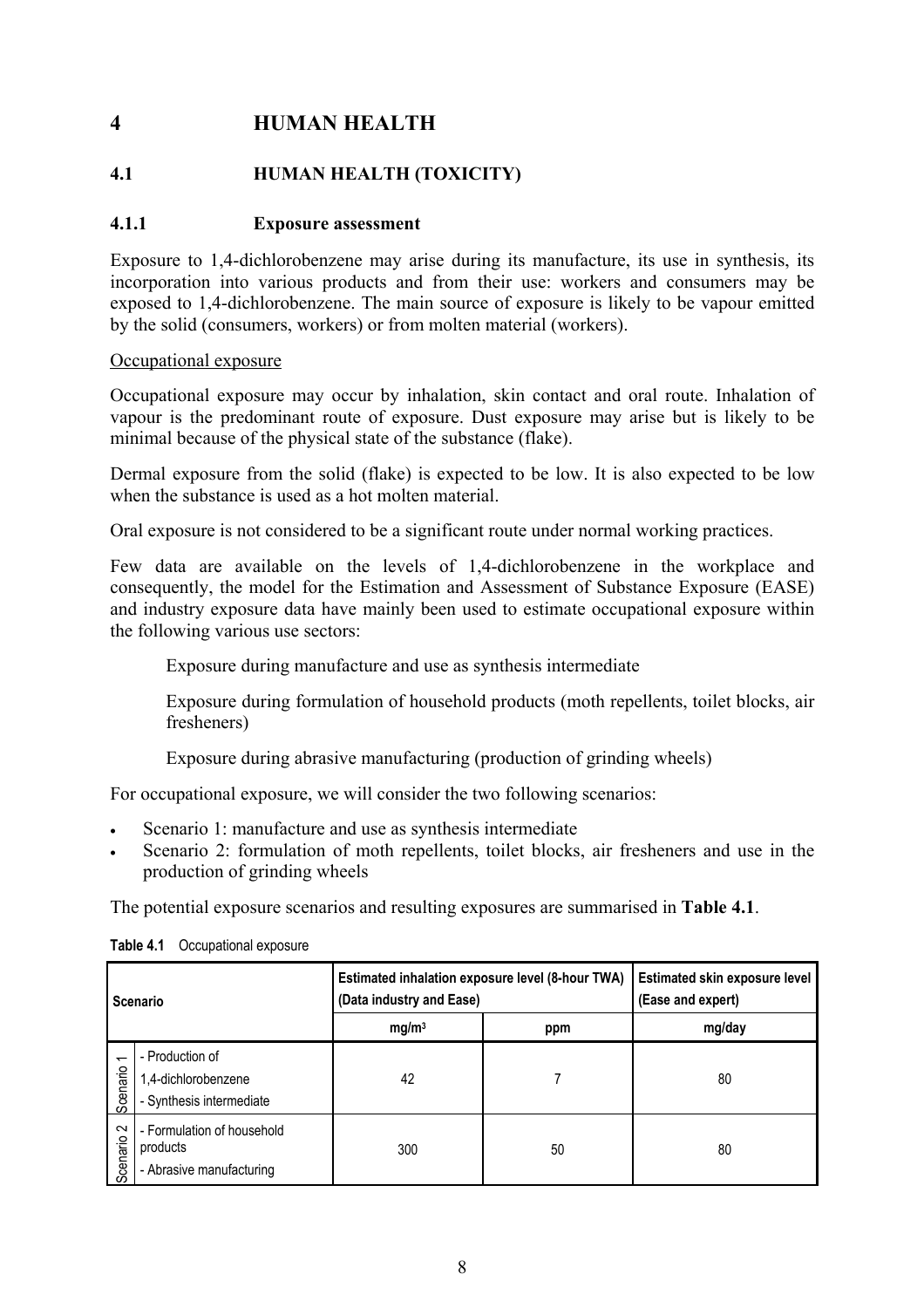## Consumer exposure

1,4-dichlorobenzene is used in moth repellents, air fresheners or toilet blocks Consumer exposure occurs both at home and in public lavatories. Vapour inhalation is the predominant route of exposure.

Measured exposure data from experimental use and monitoring studies are available.

The results of the monitoring studies show that the distribution of personal air exposure levels is very large, with a few measurements having a very high value.

The results of the TEAM study reported by Wallace et al. have been used to define a realistic pessimistic long-term exposure level to 1,4-dichlorobenzene. This study is the largest study on personal exposure and is also characterised by a large program of quality assurance. A value of 850  $\mu$ g/m<sup>3</sup> (personal air exposure level exceeded by less than 1% of the population studied by Wallace and al., in New Jersey) has been defined for long-term exposure. This value is consistent with the daily exposure level which can be calculated using the concentration measured and the time spent per day in a room containing mothballs and a bathroom containing an air freshener tablet.

For acute exposures, the most elevated concentration that has been measured in exposure places has been considered. It is equal to 23, 8 mg/m<sup>3</sup>, value measured in a lavatory with an air refreshener.

### Humans exposed via the environment

The total daily intake for humans based on the local environmental concentrations due to the different uses is  $3.8.10^{-5}$  mg/kg bw/day and the highest indirect exposure is estimated for production processes.

The highest exposures are to be expected through intake of fish and through inhalation.

Furthermore, 1,4-dichlorobenzene has been detected in honey samples (BUA, 1994). The highest measured concentration was 0.06 mg/kg. Using this concentration and assuming a worst case-consumption of 50 g honey per capita per day, an additional dose of 0.00004 mg/kg bw/day can be calculated. This would represent a negligible addition to the total daily intake.

#### Combined exposure

The indirect exposure via the environment can be considered as negligible. Combined exposure is mainly occupational and consumer exposure, taking into account that a person may be daily exposed at work during 8 hours and at home during 16 hours.

- Occupational exposure: the relevant values for this section are an estimated (8 hour TWA) inhalation exposure of 50 ppm  $(300 \text{ mg/m}^3)$  and an estimated dermal exposure of 80 mg/day which result in a total body burden of 33.2 mg/kg/day.
- Consumer exposure: considering an exposure concentration of 0.142 ppm (850  $\mu$ g/m<sup>3</sup>) for 16 hours per day (with a breathing rate of 0.7  $m^3/h$ , and a body weight of 60 kg) is equivalent to an internal dose of 0.119 mg/kg/day.
- Combined exposure corresponds to 33.3 mg/kg/day. This result confirms that combined exposure results mainly from occupational exposure.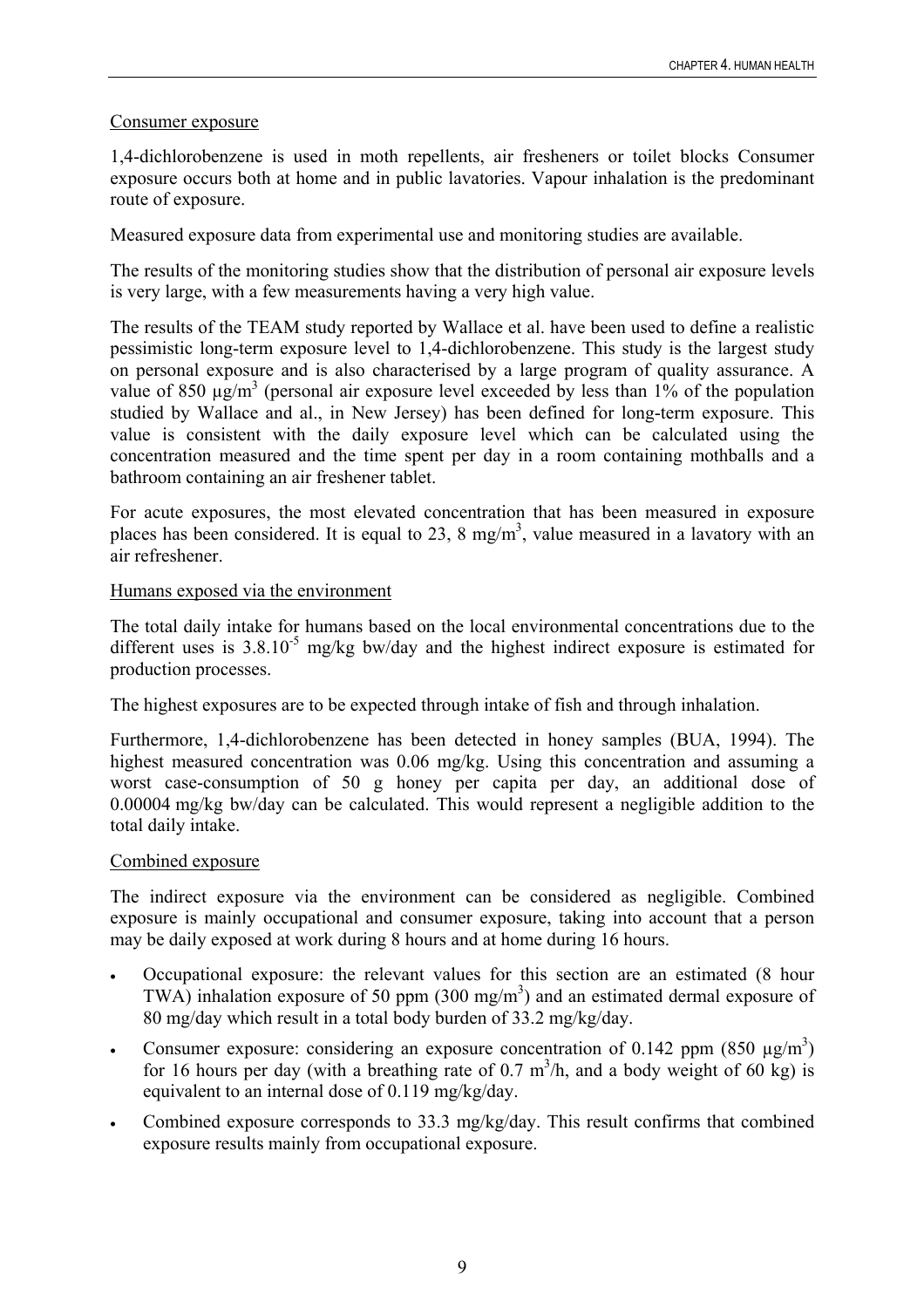### <span id="page-14-0"></span>**4.1.2 Effects assessment**

In animals, absorption takes place through the digestive and respiratory tracts rapidly but not completely, and subcutaneously. Absorption after inhalation exposure was poor compared to oral exposure; as no data is available, significant dermal absorption cannot be evaluated even if suspected to be low.

*In vivo*, 1,4-DCB is distributed primarily in the fatty tissues, the kidneys, the liver, the lungs, the gonads and muscle tissues and is principally metabolised to the sulphate and glucuronide conjugates of  $2.5$ -dichlorophenol but also to free  $2.5$ -dichlorophenol 2,5-dichlorohydroquinone (in rats). The hydroxylation of the aromatic ring seems to result in the formation of intermediate epoxides: the metabolic fate of epoxide appears species dependant *In vitro*, qualitative differences in the metabolic pathway between rat and mice (with mice liver microsomes producing more hydroquinones metabolites than rats) and quantitative differences (conversion much higher in mouse than in rats or human microsomes) were shown. Elimination is principally via the urine  $($  > 80%).

In human, absorption occurs via the digestive and respiratory tracts (no quantitative data on human absorption are available). 1,4-dichlorobenzene is essentially distributed to the fatty tissue. Elimination occurs essentially through the urine in the form of 2,5-dichlorophenol and via the respiratory tract with a maximum at the 8th hour, and continues for several days.

*In vivo*, 1,4-dichlorobenzene covalently binds with proteins after oral or ip administrations in rats and mice; there is some evidence for association (adducts not having been isolated) of 1,4-dichlorobenzene with DNA in mice, whereas there is no evidence for the association of 1,4-dichlorobenzene with DNA in rats.

*In vitro*, covalent binding to protein was higher in mice than rats and human liver microsomes. Detection of DNA adducts after incubation with liver microsomes from rat, mouse or man gave contradictory results.

Given the available animal data, the acute oral, dermal or inhalation toxicity of 1,4-dichlorobenzene is judged to be rather low and do not justify the classification for acute toxicity endpoints.

1,4-dichlorobenzene is a slight irritant for the skin and eyes based on the available data on rabbits. Human data show that 1,4-dichlorobenzene is a slight irritant upon repeated skin exposure.

Workers experienced ocular and nasal irritations from 50 ppm onwards and respiratory irritation from 160 ppm in an old study in which peak exposure concentrations cannot be excluded. These data do not justify the current classification R38 "irritating to skin" or R37 "irritating to respiratory tract" but justify the current classification R36 "irritating to eyes".

1,4-dichlorobenzene has a low sensitisation potential given the animal data (*in vitro* study and open epicutaneous test negatives, maximisation study difficult to interpret) and only one questionable case reported in human despite the widespread use of 1,4-dichlorobenzene.These data do not justify the classification Xi R43 "May cause sensitisation by skin contact".

With respect to repeated dose toxicity, the most relevant inhalation NOAEC for non carcinogenic effects was estimated at 75 ppm in rats and mice (104-week inhalation studies in rats and mice, 76-week inhalation studies in rats), with abnormalities of the liver from 158 ppm and of the kidney from 300 ppm.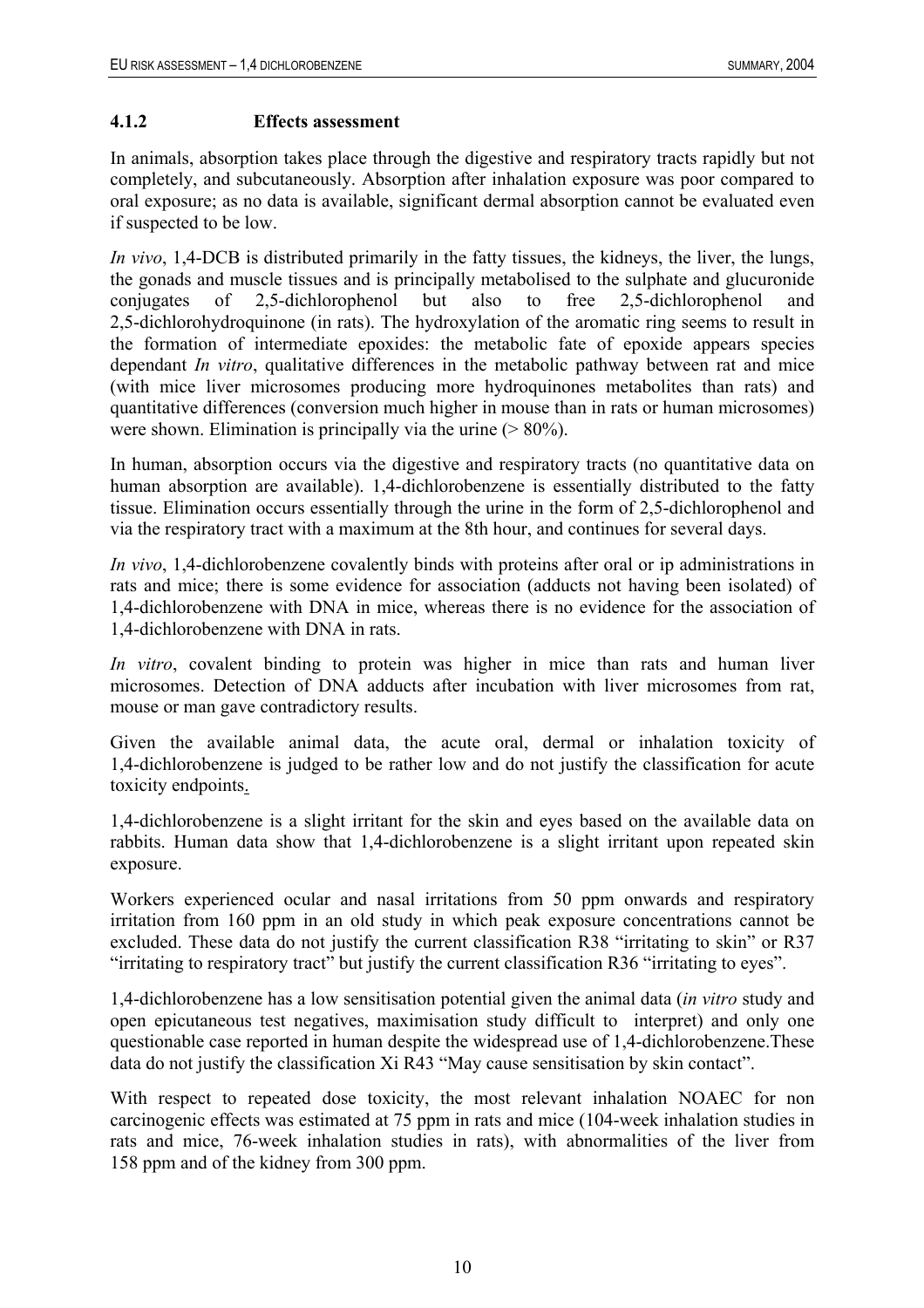After oral administration, hyaline droplet nephropathy is observed only in male rats from 75 mg/kg/day (species- and sex -specific). The oral NOAEL for female rats is established at 150 mg/kg/day and the oral LOAEL for renal effects in male is 75 mg/kg/day.

In a one-year dog study, the NOAEL was of 10 mg/kg/day, with liver effects observed from 50 mg/kg/day; although the oral route is not the human route of exposure, this NOAEL will be taken into account for risk assessment because there is no evidence that dog is a less appropriate model for human than rodents; the high sensitivity of this species will have to be taken into account in the assessment of margin of safety.

A NOAEL via dermal route identified in a 21-day study in rat was higher than 300 mg/kg/day.

No epidemiological study of humans and only case reports difficult to take in consideration for risk assessment are available at the current time.

For risk assessment purpose, a NOAEC of 75 ppm has been determined via inhalation. Moreover, the more conservative NOAEL of 10 mg/kg/day from a dog oral study has also to be considered. Classification Xn R48/22 is not indicated.

With regard to mutagenicity, even if 1,4-dichlorobenzene has been investigated in a large number of *in vitro* and *in vivo* tests, data do not provide a coherent view of the genotoxicity of 1,4-dichlorobenzene. The so-called standard tests for genotoxicity do not suggest that 1,4-dichlorobenzene has any such potential; the evidence pointing in this direction comes from non-standard tests that may not be fully recognised by regulatory authorities (*in vitro* and *in vivo* Comet assays in rat, mice or human).

The overall weight of evidence from the most reliable studies indicates that it does not have any significant genotoxic potential. According to the EEC criteria for classification and labelling of dangerous substances and following the CMR meeting of May 2003, 1,4-dichlorobenzene does not need to be classified in Category 3 mutagen (R68) and is not considered as a genotoxic agent.

Studies on the carcinogenicity of 1,4-dichlorobenzene in a two years oral administration revealed renal tubular cell adenocarcinoma tumours in F344 male rats from 150 mg/kg/day; the formation of the renal tumours appears to be species- and sex-specific by a mechanism of hyaline droplet nephropathy which cannot be extrapolated to humans.

Hepatocellular adenocarcinomas appear in B6C3F1 mice via oral route at 600 mg/kg/day and in BDF1 mice via inhalation exposure at 300 ppm. A NOAEL of 300 mg/kg/day and a NOAEC of 75 ppm were clearly determined for carcinogenicity in these studies. No hepatocarcinomas were observed in the two carcinogenicity studies in rats (via inhalation and oral exposure). In some animals, hepatocarcinomas were associated with hepatoblastomas and/or histiocytosarcomas; hepatoblastomas appear in B6C3F1 mice via oral route at 600 mg/kg/day and in BDF1 mice via inhalation exposure at 300 ppm and histiocytosarcomas in BDF1 male mice via inhalation exposure at 300 ppm; these two types of tumours (hepatoblastomas and histiocytosarcomas) are rare in mice.

In the absence of any clear genotoxic effect, other mechanisms (than genotoxic) of tumour formation and their possible relevance to man should be considered. Hepatocellular carcinomas appear in mice at doses where hepatotoxicity was observed; in contrast, in rats only slight hepatotoxicity was observed at 600 mg/kg/day in a two year study without liver tumours. Cellular proliferation was observed in the liver of F344 rats at the same dose than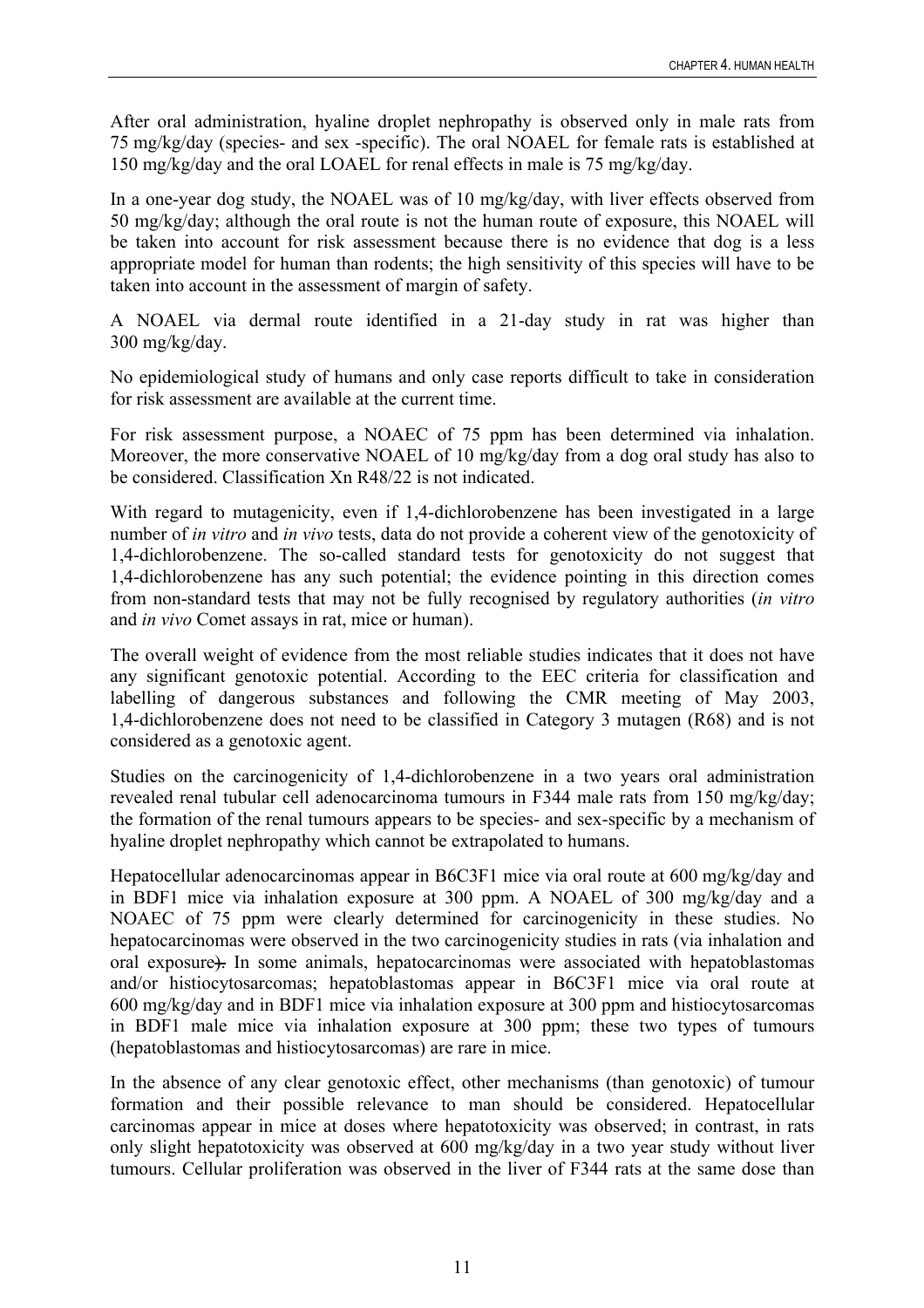the carcinogenicity study but rats did not develop any cancer of the liver and hepatocyte cell proliferation has been seen in mice and rat in spite of the lack of hepatotoxicity as a result of mitogenic stimulation. Therefore the relationship between cellular proliferation, hepatotoxicity and liver tumours is thus not clear.

The carcinogenic effect on the mouse liver is probably not the result of a peroxisomal proliferation

The role of the hepatic metabolism of 1,4-DCB in the mechanism of carcinogenicity can also be discussed in view of differences between rat, mice and human. These differences in hepatic metabolism cannot at the moment completely explain the results of the carcinogenicity studies.

The carcinogenic potential of 1,4-dichlorobenzene for the liver has been clearly demonstrated in B6C3F1 and BDF1 mice; A NOAEL for carcinogenic liver effects of 300 mg/kg/day via oral route in B6C3F1 mice and a NOAEC of 75 ppm via inhalation route in BDF1 mice can be determined

For kidney adenocarcinoma a LOAEL of 150 mg/kg/day via oral route in F344 rats is noted; the kidney tumours in male rats have no relevance to humans because the underlying mechanism is male rat specific hyaline droplet nephropathy, which cannot be extrapolated to human.

The mechanism of the liver tumours in mice is not clear; as no tumour in excess was observed at 75 ppm and 300 mg/kg/day, a threshold mechanism for carcinogenicity of 1,4-dichlorobenzene has to be considered.

New genotoxicity data (even if 1,4-DCB is not considered as a genotoxic), associated with animal data justify to reconsider the classification for carcinogenicity of 1,4-dichlorobenzene; The classification Carc. Cat 3 was agreed at the CMR meeting in May 2003 and proposed to the  $29<sup>th</sup>$  ATP of Directive 67/548/EEC.

1,4-dichlorobenzene has no adverse effects on fertility in the absence of maternal toxicity (oral and inhalation exposure in rats).

Considering the two-generation study in rats via gavage, developmental toxicity in pups (isolated reduced mean body weight only at birth, reversible after in F0/F1 generation and increased total number of pups deceased between day 1 and 4 in F1/F2 generation and not between day 4 and 21, not in generation F0/F1, not if number of pups per litter is considered) appears from 90 mg/kg/day associated at the same dose with slight behavioural anomalies (reduced percentage of pups with positive draw up test in F1/F2 generation) Toxic effects were seen in parents at 270 mg/kg/day. The NOAEL for these developmental effects is estimated at 30 mg/kg/day. In the two-generation study in rats via inhalation, similar signs of toxicity (weight loss, increased perinatal mortality, reduced litter size, reduction in number of live foetuses per litter) than those observed at the high dose tested via oral route (270 mg/kg/day) were observed in the offspring at 538 ppm, concentration where parental toxicity was noted. A NOAEC of 211 ppm for the two generation study through inhalation in rats is established.

Three teratogenicity studies (rats and rabbits via oral and inhalation exposures) did not reveal any evidence of teratogenic effects in the absence of parental toxicity.

The available human data do not provide relevant information for risk assessment in humans. These data do not justify the classification for reproductive endpoints.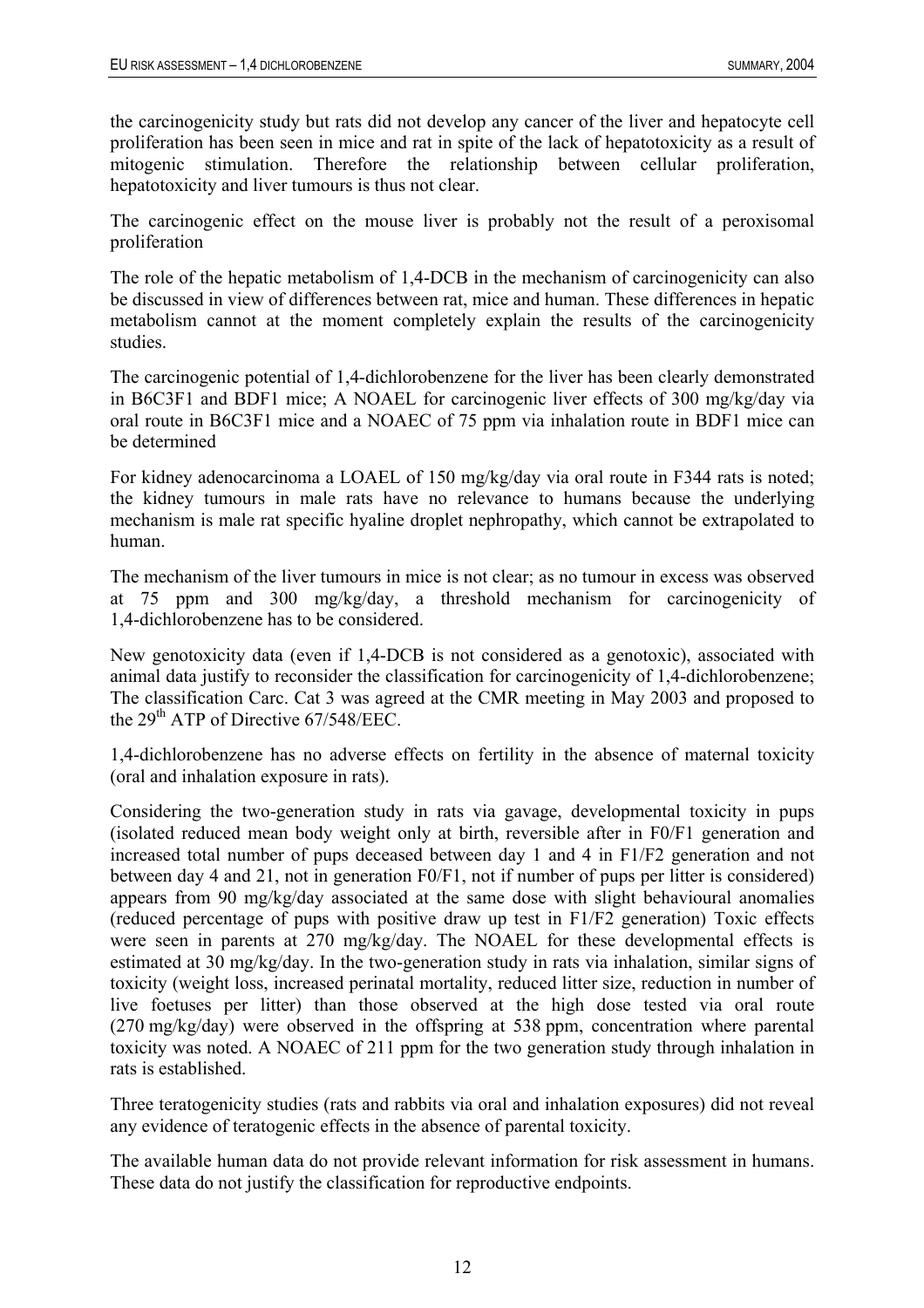# <span id="page-17-0"></span>**4.1.3 Risk characterisation**

## Workers

*Acute toxicity, sensitisation* 

Given the effects observed in the acute toxicity studies via oral, dermal and inhalation routes, and the sensitisation studies and the anticipated occupational exposure levels, it is concluded that 1,4-dichlorobenzene is of no concern for workers. **Conclusion (ii)** 

## *Irritation*

Considering the exposure data and the LOAEC for ocular and nasal irritation in human, the following MOS's can be calculated:

| <b>Scenario</b> | Airbone exposure (ppm) | LOAEL (ppm) | <b>MOS</b> | <b>Conclusion</b> |
|-----------------|------------------------|-------------|------------|-------------------|
|                 |                        | 50          | 7.1        | $\cdots$<br>(II)  |
|                 | 50                     | 50          |            | (iii)             |

**Table 4.2** Risk characterisation for ocular and nasal irritations

Irritation does lead to concern for scenario 2 because a minimal MOS of 6 is required. Therefore risk reduction measures are necessary during use (formulation of household products and production of grinding wheels).

## **Conclusion (iii)** for Scenario 2.

## *Repeated dose toxicity*

The rat and mice inhalation studies are preferred over the dog feeding study, as the route of exposure in the rodent studies is the same as the exposed workers; moreover, when using the dog feeding study, there is a need for route to route extrapolation that increases the uncertainty.

Considering the exposure data, the NOAEC of 75 ppm determined in rats and mice (104 weeks, 76 weeks) and the more conservative NOAEL of 10 mg/kg/day (one year), the following MOS's can be calculated :

| Scenario | <b>External</b><br>exposure<br>(inhalation)<br>ppm | <b>NOAEL</b><br>Inhalation<br>(rat, mice)<br>ppm | <b>MOS</b> | Internal exposure<br>(dermal and<br>inhalation)<br>mg/kg/day | <b>NOAEL oral</b><br>(dog)<br>mg/kg/day | <b>MOS</b> | <b>Conclusion</b> |
|----------|----------------------------------------------------|--------------------------------------------------|------------|--------------------------------------------------------------|-----------------------------------------|------------|-------------------|
|          |                                                    | 75                                               | 10.7       | 4.5                                                          | 10                                      | 2.1        | (iii)             |
| 2        | 50                                                 | 75                                               | 1.5        | 32.1                                                         | 10                                      | 0.31       | (iii)             |

**Table 4.3** Risk characterisation for repeated dose toxicity (inhalation exposure)

Margins of safety of 0.31, 1.5 and 2.1 are considered insufficient for worker health protection compared to the minimal MOS of 9 (inhalation studies) and 18 (oral study) required. Further risk reduction measures during manufacture and use (intermediates, formulation and production of grinding wheels) are necessary.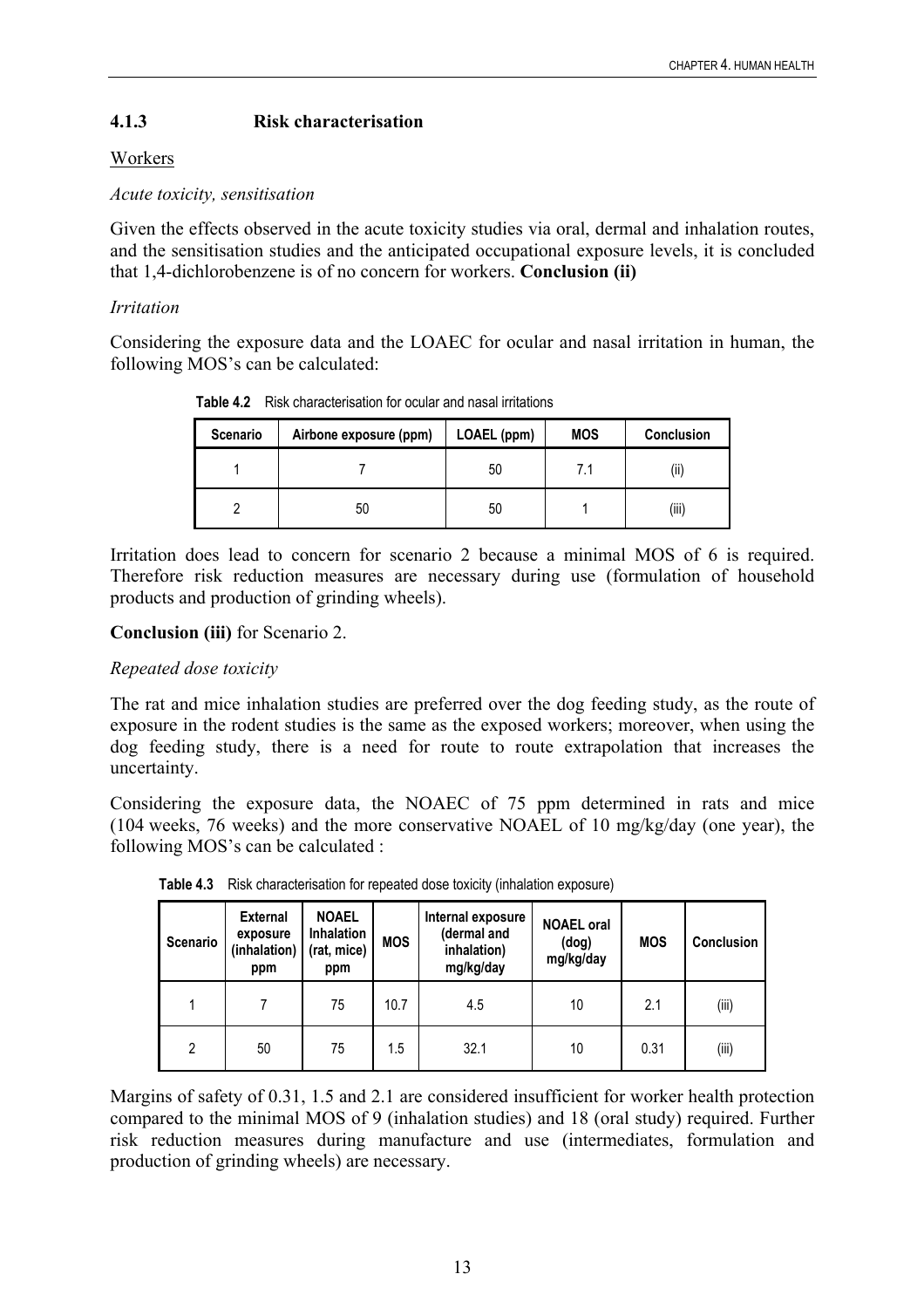<span id="page-18-0"></span>With regard to dermal route, no repeated dose toxicity data are available; therefore the oral NOAEL (10 mg/kg/day) will be used and the same conclusion (iii) required (margins of safety of calculated 9 for scenarios 1 and 2 considered insufficient for worker health protection compared to the minimal MOS of 18 required).

**Conclusion (iii)** for scenarios 1 and 2.

## *Mutagenicity*

With regards to mutagenicity, 1.4-DCB has not any significant such potential and this point needs not to be discussed

**Conclusion (ii)** for scenarios 1 and 2.

## *Carcinogenicity*

The carcinogenic potential of 1,4-dichlorobenzene has been demonstrated in mice which are of very high sensitivity towards hepatotoxic chemicals but the mechanism by which these hepatic tumours form, has not been clearly identified A threshold mechanism for carcinogenicity of 1,4-dichlorobenzene is proposed in view of the liver tumours from the highest doses tested (oral and inhalation route in two species of mice).

For carcinogenicity, a NOAEC of 75 ppm following inhalation exposure was obtained in mice and a NOAEL of 300 mg/kg/day was identified in mice following oral administration. Since route of worker exposure is mainly by inhalation, the NOAEC of 75 ppm in mice is preferred.

Considering the exposure data, the NOAEC of 75 ppm in mice and the NOAEL of 300 mg/kg/day in mice (liver tumours, 104 weeks), the following MOS's can be calculated:

| Scenario | <b>External</b><br>exposure<br>(inhalation)<br>Ppm | <b>NOAEC</b><br><i>inhalation</i><br>(mice)<br>ppm | <b>MOS</b> | Internal body<br>burden<br>(inhalation)<br>mg/kg/day | <b>NOAEL</b><br>oral (mice)<br>mg/kg/day | <b>MOS</b> | <b>Conclusion</b> |
|----------|----------------------------------------------------|----------------------------------------------------|------------|------------------------------------------------------|------------------------------------------|------------|-------------------|
|          |                                                    | 75                                                 | 10.7       | 4.5                                                  | 300                                      | 66.7       | (iii)             |
| 2        | 50                                                 | 75                                                 | 1.5        | 32.1                                                 | 300                                      | 9.3        | (iii)             |

**Table 4.4** Risk characterisation for carcinogenicity (inhalation exposure)

Margins of safety (MOSs) of 10.7 and 1.5 are considered insufficient for worker health protection compared to the minimal MOS of 45 required.

Starting with an oral study in mice, a minimal MOS of 315 is required and the margins of safety (MOSs) of 66.7 and 9.3 are considered insufficient for worker health protection.

With regard to dermal route, no carcinogenicity data are available. Therefore the oral NOAEL of 300 mg/kg/day in mice (104 weeks) will be used and the following MOSs of 272 can be calculated and are considered insufficient for worker health protection compared to the minimal MOS of 315 required.

**Conclusion (iii)** for scenarios 1 and 2.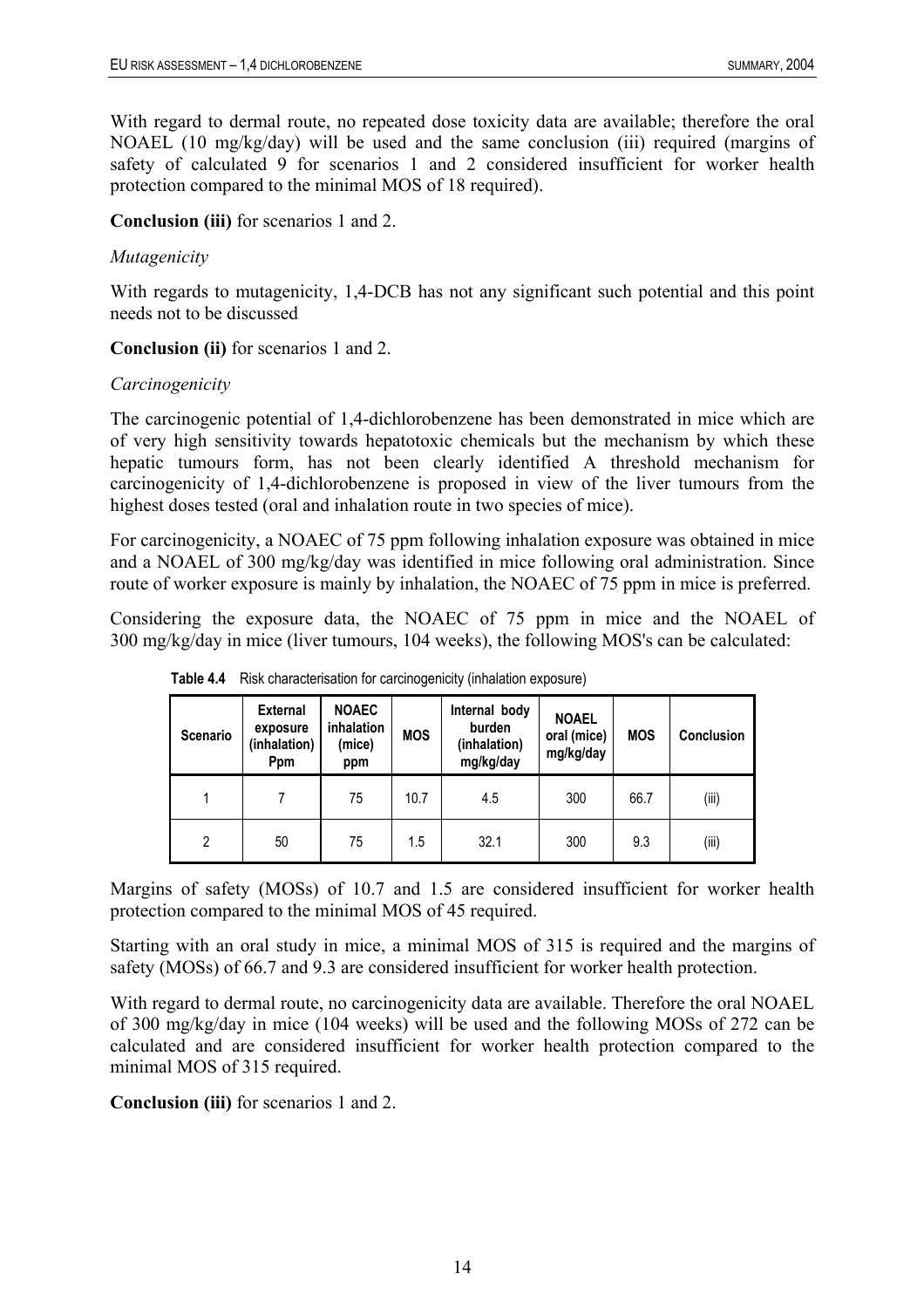## <span id="page-19-0"></span>*Developmental toxicity*

For developmental toxicity, the NOAEL of 30 mg/kg/day in rat following oral administration is preferred to the NOAEL of 211 ppm in rat following inhalation exposure because developmental effects were observed in the oral study (even if it is not the main route of exposure for workers).

Considering the exposure data, the NOAEL of 30 mg/kg/day in rats, the following MOS's can be calculated:

| <b>Scenario</b> | Internal exposure<br>(inhalation) mg/kg/day | <b>NOAEL oral (rat, primary</b><br>effects) mg/kg/day | <b>MOS</b> | <b>Conclusion</b> |
|-----------------|---------------------------------------------|-------------------------------------------------------|------------|-------------------|
|                 | 4.5                                         | 30                                                    | 6.6        | (iii)             |
|                 | 32.1                                        | 30                                                    | 0.9        | (iii)             |

**Table 4.5** Risk characterisation for developmental toxicity (inhalation exposure)

The NOAEL of 30 mg/kg/day compared with the total body burden gives margins of safety of 6.6 and 0.9 for scenario 1 and 2 which are considered insufficient for worker health protection compared to the minimal MOS of 180 required. Further risk reduction measures are necessary.

With regard to dermal route, no developmental toxicity data are available; therefore the oral NOAEL of 30 mg/kg/day will be used and the same Conclusion (iii) required; calculated margins of safety of 27 for scenarios 1 and 2 are considered insufficient for worker health protection compared to the minimal MOS of 180 required).

## **Conclusion (iii)** for scenarios 1 and 2.

## Consumers

Given the effects observed in the acute toxicity studies, the sensitisation studies and the mutagenicity tests, and the maximum concentration measured in a room containing a product dedicated to consumers  $(23.8 \text{ mg/m}^3)$ , it is concluded that 1,4-dichlorobenzene is of no concern for consumers. **Conclusion (ii)**.

## *Irritation*

Irritation of the eyes and upper airways may occur when air concentration of 1,4-dichlorobenzene exceeds 50 ppm  $(300 \text{ mg/m}^3)$ . When compared to the highest measured consumer exposure  $(23.8 \text{ mg/m}^3)$ , a margin of safety of 13 is obtained. As no complaint has been recorded below 50 ppm, as the exposure levels used to calculate the margin of security corresponds to the maximum air concentration ever reported in a room, in consumer exposure conditions, this endpoint does not lead to concern. **Conclusion (ii)**.

## *Repeated-dose toxicity*

The NOAEL of 75 ppm, 6 hours per day, 5 days per week reported in rats and mice, by inhalation, is equivalent to 13 ppm or  $80 \text{ mg/m}^3$ , for continuous exposure. Compared to 0.85  $[0.60-1.15]$  mg/m<sup>3</sup>, it gives a margin of safety of 95  $[70-134]$ . As the minimum margin of safety corresponds to the average between the 99<sup>th</sup> percentile of the personal exposures measured during one day and during one night, as such levels must be higher than the average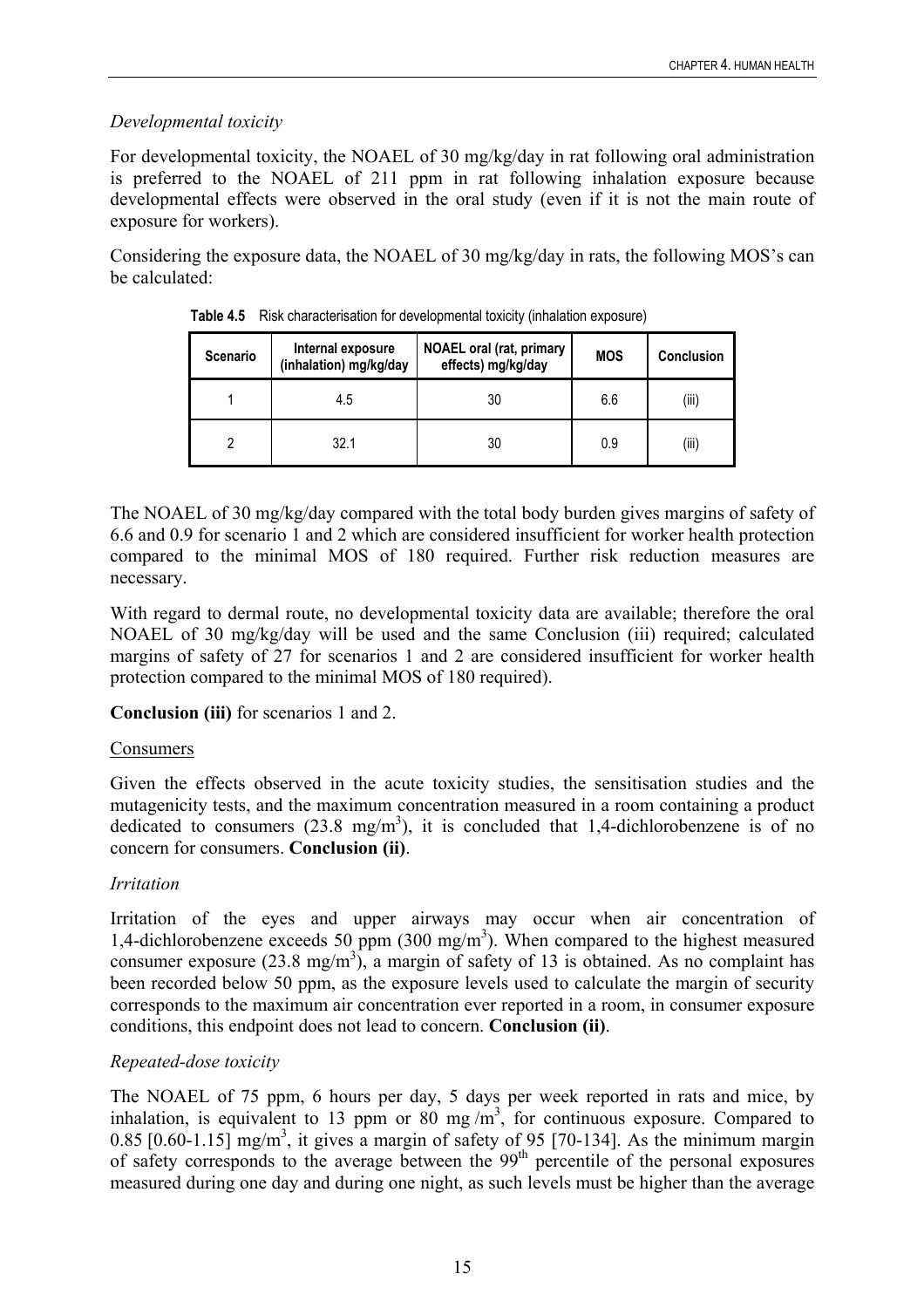<span id="page-20-0"></span>exposure for a long-term (several years) and continuous exposure, the Conclusion (ii) is drawn. **Conclusion (ii)**.

#### *Carcinogenicity*

The mechanism by which hepatic tumours form in mice has not been clearly identified, but a threshold for carcinogenicity of 1,4-dichlorobenzene has been proposed in view of the liver tumours from the highest doses tested (oral and inhalation route in two species of mice).

The NOAEL of 75 ppm, 6 hours per day, 5 days per week via inhalation, is equivalent to 13 ppm or 80 mg/m<sup>3</sup>, for continuous exposure. Compared to 0.85 [0.60-1.15] mg/m<sup>3</sup>, it gives a margin of safety of 95 [70-134]. Considering the severity of the effects, the margin of safety has been judged insufficient. **Conclusion (iii)**.

#### *Toxicity for reproduction*

For developmental toxicity, the NOAEL was 211 ppm, in rats, by inhalation. Considering the animals have been exposed 6 hours per day, 7 days per week, the equivalent NOAEL for a continuous exposure by inhalation is equivalent to  $317 \text{ mg/m}^3$ . Comparing the exposure of 0.85 [0.60-1.15] mg/m<sup>3</sup>, it gives a margin of safety of 373 [276-528].

No teratogenic effects were observed and abnormalities reported in foetuses were always minor (weight reduction, minor birth defects). So, the endpoint is of no concern. **Conclusion (ii)**.

Conclusion of the risk assessment for consumers: **Conclusion (iii)**.

#### Humans exposed via the environment

General systemic repeated-dose toxicity, carcinogenicity and the developmental toxicity are the critical end points for man exposed indirectly via the environment. Comparison of the NOAELs of 10 mg/kg/day (general systemic repeated-dose toxicity), 300 mg/kg/day (carcinogenicity) and 30 mg/kg/day (developmental toxicity) with the highest estimated exposure of 0.0109 mg/kg/day leads to margins of safety of 917, 27,522 and 2,750 which do not lead to concern. **Conclusion (ii)**.

#### Combined exposure

In the case of combined exposure the highest potential uptake is likely to occur during occupational exposure. Consumer exposure and indirect exposure via the environment can be considered negligible. The same conclusion as for occupational exposure is achieved. **Conclusion (iii)**.

#### **4.2 HUMAN HEALTH (PHYSICO-CHEMICAL PROPERTIES)**

There are no risks from physico-chemical properties arising out the use of 1,4-dichlorobenzene. **Conclusion (ii)**.